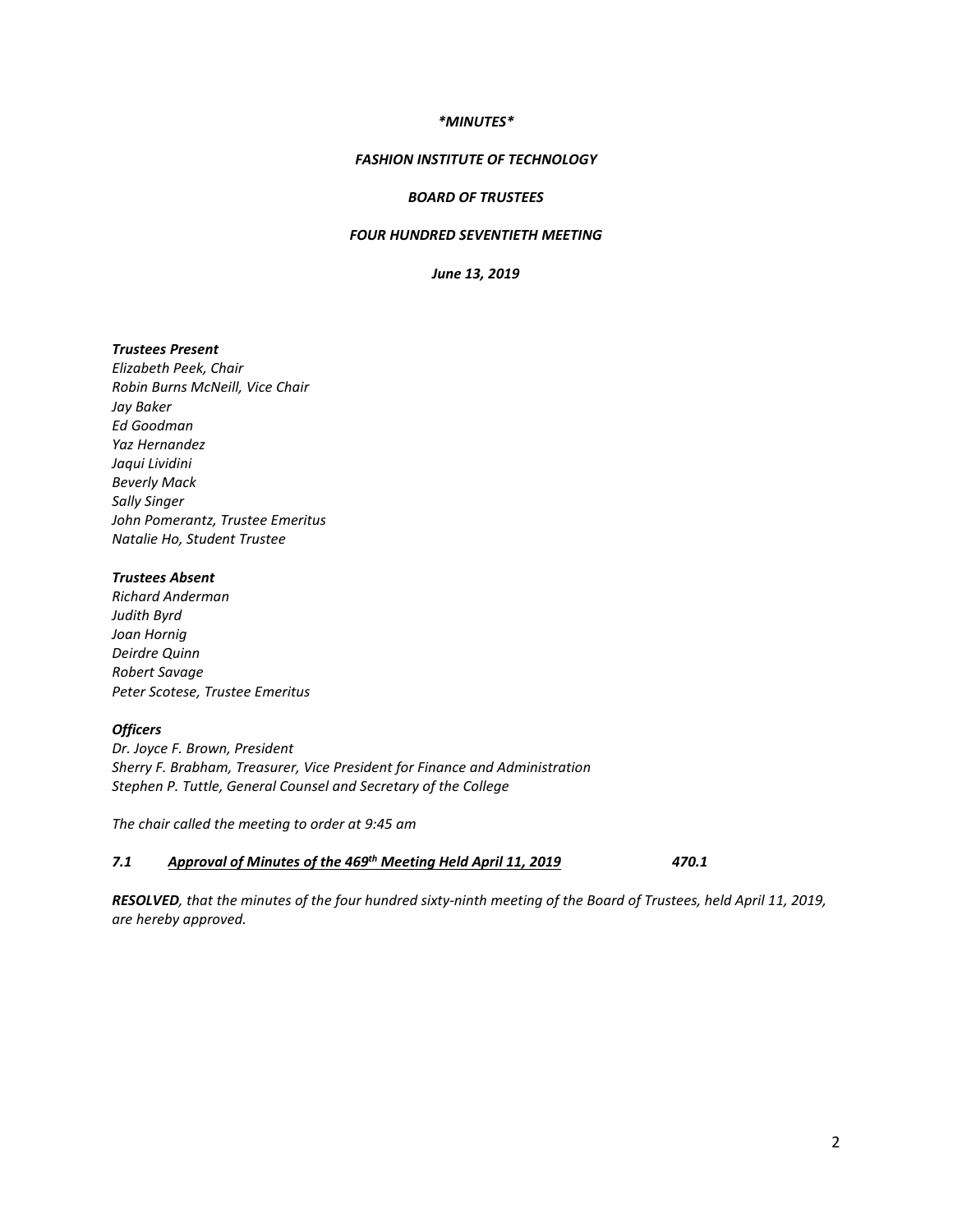# *7.2 Certificates of Permanent Tenure 470.2*

*RESOLVED, that Certificates of Permanent Tenure be issued to:* 

| Audrey DeMarco                       | Nikos Post                         |
|--------------------------------------|------------------------------------|
| Secretary II                         | <b>External Events Manager</b>     |
| <b>Fashion Business Management</b>   | Event Management/Facilities Rental |
| Tenure date: June 7, 2019            | Tenure date: April 16, 2019        |
| <b>Matthew Garofalow</b>             | Tara Whalen                        |
| <b>Admissions Operations Manager</b> | Counselor Associate                |
| <b>Admissions</b>                    | <b>Financial Aid Services</b>      |
| Tenure date: April 11, 2019          | Tenure date: May 2, 2019           |

## *7.3 Tuition and Student Fees for Fiscal Year 2019-2020 470.3*

*RESOLVED, that, for the academic year 2019-2020, the following schedule of tuition and fees be implemented:*

# *Tuition*

# *Full-time - semester cost (Fall and Spring semesters)*

|                                            | <b>Resident</b> | Non-resident               |
|--------------------------------------------|-----------------|----------------------------|
| Lower division                             | \$2,595         | \$7,785                    |
| <b>Upper division</b>                      | \$3,535         | \$10,696                   |
| Graduate division                          | \$5,771         | \$11,793                   |
| Part-time - per credit                     |                 |                            |
| Lower division                             | \$216           | \$649                      |
| <b>Upper division</b>                      | \$295           | \$891                      |
| Graduate division                          | \$481           | \$983                      |
| <b>Student Fees</b>                        |                 |                            |
| <b>Application to Graduate Division</b>    | \$100           |                            |
| Apostille                                  | \$25            | per occurrence             |
| Duplicate Diploma                          | \$100           | per occurrence             |
| <b>Excess Credit Hours Surcharge</b>       | <b>TBD</b>      | per additional credit hour |
| <b>Graduate Studies Matriculation Fee:</b> |                 |                            |
| Resident                                   | \$400           | per semester               |
| Non-resident                               | \$600           | per semester               |
| <b>Health Insurance</b>                    | \$930.00        | per semester               |
| <b>Health Services</b>                     |                 |                            |
| <b>Full-Time</b>                           | \$161.50        | per semester               |
| Part-Time                                  | \$13.46         | per credit                 |
| I.D. Card Replacement                      | \$30            | per occurrence             |
| Laboratory                                 | \$20            | per course                 |
| Late Payment                               | 1.5%            | per month on balance       |
| Late Registration                          |                 |                            |
| <b>Full-Time</b>                           | \$150           | per occurrence             |
| Part-Time                                  | \$75            | per occurrence             |
| Locker Rental                              | \$30            | per semester               |
| Fee for non-matriculated students          |                 |                            |
| taking credit courses                      | \$65            | first occurrence only      |
|                                            |                 |                            |

# 3